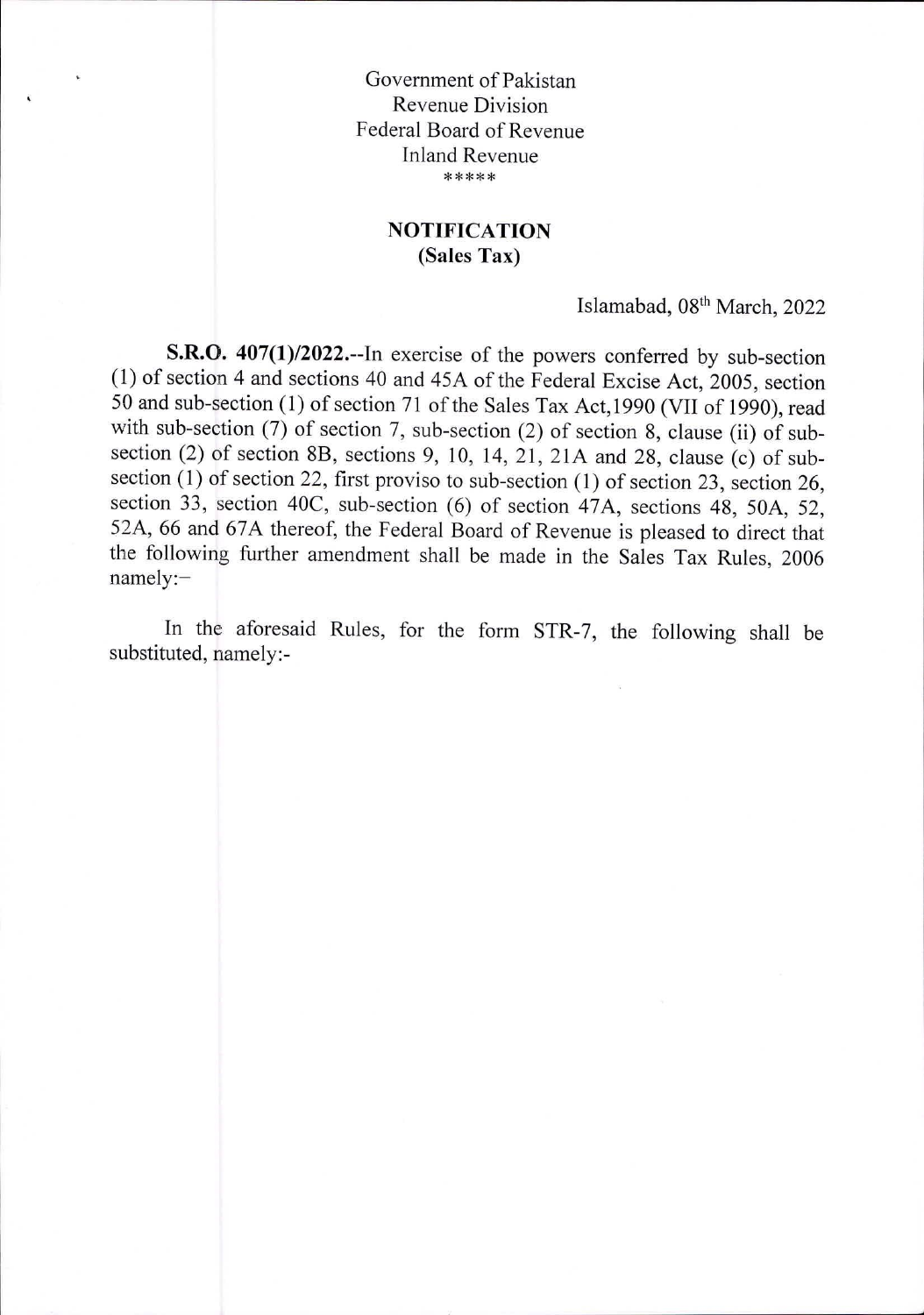## Government of Pakistan Sales Tax & Federal Excise Return NSTR 2022 "STR-7

 $\blacksquare$ 

|                       |                                                                                                                                                                                                                                          |                                       |                             |                                    |                                                                                     |              |                          | [See rule 14(1)]                   |
|-----------------------|------------------------------------------------------------------------------------------------------------------------------------------------------------------------------------------------------------------------------------------|---------------------------------------|-----------------------------|------------------------------------|-------------------------------------------------------------------------------------|--------------|--------------------------|------------------------------------|
|                       | <b>NTN</b><br>Name                                                                                                                                                                                                                       |                                       |                             |                                    | Tax Period (MMYY)                                                                   | Normal       | Revised                  | Submission Date                    |
| Registry              |                                                                                                                                                                                                                                          |                                       |                             |                                    |                                                                                     |              |                          |                                    |
|                       | CNIC in case of Individual                                                                                                                                                                                                               | COY/AOP/IND<br><b>Business Nature</b> |                             |                                    |                                                                                     |              |                          |                                    |
| Sr.                   | <b>Description</b>                                                                                                                                                                                                                       |                                       |                             |                                    |                                                                                     |              | <b>Tax Office</b>        |                                    |
| 1                     | Domestic Purchases from Registered Persons (excluding fixed assets)                                                                                                                                                                      |                                       |                             | Annex-A & I                        | <b>Gross Value</b>                                                                  |              | <b>Taxable Value</b>     | <b>Sales Tax</b>                   |
| $\overline{2}$        | Domestic Purchases from Un-registered Persons                                                                                                                                                                                            |                                       |                             |                                    |                                                                                     |              |                          |                                    |
| 3                     | Imports excluding fixed assets (includes value addition tax on commercial imports)                                                                                                                                                       |                                       |                             | Annex-A & I                        |                                                                                     |              |                          |                                    |
| 4                     |                                                                                                                                                                                                                                          |                                       |                             | Annex-B                            |                                                                                     |              |                          |                                    |
|                       | Capital Goods / Fixed Assets (Domestic Purchases & Imports)                                                                                                                                                                              |                                       |                             | Annex-A, I & B                     |                                                                                     |              |                          | $\blacksquare$                     |
| 5                     | Input for the month = $(1 + 3 + 4)$                                                                                                                                                                                                      |                                       |                             |                                    |                                                                                     |              |                          | g                                  |
| 6                     | Credit brought forward from previous tax period                                                                                                                                                                                          |                                       |                             |                                    |                                                                                     |              |                          |                                    |
| Credits<br>6a         | Inadmissible input tax in terms of section 8(1)(m) for failure to provide NIC / NTN of unregistered<br>buyer                                                                                                                             |                                       |                             |                                    |                                                                                     |              |                          |                                    |
| Tax<br>6 <sub>b</sub> | Inadmissible input tax in terms of section 8B(6)                                                                                                                                                                                         |                                       |                             |                                    |                                                                                     |              |                          |                                    |
|                       |                                                                                                                                                                                                                                          |                                       |                             |                                    |                                                                                     |              |                          |                                    |
| <b>Sales</b><br>60    | Reversal of Inadmissible input tax as per row 6b - Subject to exclusion as provided under sub-para<br>(II) & (III) of para 2 of STGO No. 1/2022 dated 3-8-2021                                                                           |                                       |                             |                                    |                                                                                     |              |                          |                                    |
| $\overline{7}$        | Non-creditable inputs (relating to exempt, non-taxed supplies of goods or services etc.)                                                                                                                                                 |                                       |                             |                                    |                                                                                     |              |                          |                                    |
| 7a                    | Inadmissible input tax credit in terms of section 7(2)(i) read with section 8(1)(1) of the Sales Tax Act, 1990 and disallowance of reduction in output tax in                                                                            |                                       |                             |                                    |                                                                                     |              |                          | $\tilde{\phantom{a}}$              |
|                       | respect of withholding of sales tax/Credit Notes                                                                                                                                                                                         |                                       |                             |                                    |                                                                                     |              |                          |                                    |
| 7b                    | Allowance of input tax credit and reduction of output tax out of previous return's row 7c                                                                                                                                                |                                       |                             |                                    |                                                                                     |              |                          |                                    |
| 7c                    | Balance of earlier disallowed input tax credit and disallowed reduction of output tax through column of 7(a)                                                                                                                             |                                       |                             |                                    |                                                                                     |              |                          |                                    |
| 8                     | Accumulated Credit = $[5 + 6 + 7b + 6c - (6a + 6b + 7 + 7a)]$                                                                                                                                                                            |                                       |                             |                                    |                                                                                     |              |                          | $\bar{a}$<br>$\tilde{\phantom{a}}$ |
| 9                     | Total Goods or Services supplied locally (Including Reduced Rate Sales)                                                                                                                                                                  |                                       |                             | Annex-C & I                        |                                                                                     |              | μ                        | ٠                                  |
| 10<br>11              | Goods or services supplied locally (at Reduced Rates)<br>Exports                                                                                                                                                                         |                                       |                             | Annex-C & I                        |                                                                                     |              | $\overline{\phantom{a}}$ | $\blacksquare$                     |
| 12                    | Supply of bricks (fixed rates)                                                                                                                                                                                                           | No. of kilns in each Region           |                             |                                    |                                                                                     |              |                          |                                    |
| 14                    | Gas supplied to CNG sector on fixed/notified Value                                                                                                                                                                                       |                                       | 1. Rs. 12,500               |                                    | 2. Rs. 10,000<br>$\overline{a}$<br>Annex-C & I                                      | 3. Rs. 7,500 | Ξ                        | $\blacksquare$                     |
| 14a                   | Sales Tax portion of Sr.14 collected at 17% of value as in section 2(46)(a) [adjustable against input tax]                                                                                                                               |                                       |                             |                                    |                                                                                     |              | u,                       | $\sim$                             |
| 14 <sub>b</sub><br>15 | Remaining Sales Tax portion of Sr. 14 (non-adjustable against input) = (14 - 14a)<br>Output Tax = $(9 + 13a + 14a + 19 + 20)$                                                                                                            |                                       |                             |                                    |                                                                                     |              |                          |                                    |
| 16                    | Sales Tax deducted by withholding agent(s)                                                                                                                                                                                               |                                       |                             |                                    |                                                                                     |              |                          |                                    |
| 17                    | Accumulated Debit = (15 - 16)                                                                                                                                                                                                            |                                       |                             |                                    |                                                                                     |              | Annex-C & I              |                                    |
| 18<br>19              | Sales Tax u/s 3(9) on electricity supplied to Retailers (non-Adjustable)                                                                                                                                                                 |                                       |                             |                                    |                                                                                     |              |                          |                                    |
| 20                    | Adjustment in respect of Steel Sector<br>Adjustment in respect of Ship breaking units                                                                                                                                                    |                                       |                             |                                    | Annex-C                                                                             |              |                          | ×                                  |
| 21                    | Purchase of ginned cotton covered under SRO 1087(I)/2019                                                                                                                                                                                 |                                       |                             |                                    | Annex-C<br>Annex-A                                                                  |              |                          | $\blacksquare$                     |
| 22                    | Sales Tax withheld as withholding agent                                                                                                                                                                                                  |                                       |                             | Annex-A & I                        | $\sim$<br>$\sim$                                                                    |              |                          |                                    |
| 23<br>23a             | Sales Tax Arrears including Principal, Default Surcharge & Penalty<br>Further Tax charged on supplies made to Un-Registered Person                                                                                                       |                                       |                             |                                    |                                                                                     |              | Annex-G                  | $\sim$                             |
| 23 <sub>b</sub>       | Extra Tax collected under SRO 509(I)/2013 on sale of Electricity & Gas                                                                                                                                                                   |                                       |                             |                                    | Annex-C<br>Annex-C & I                                                              |              |                          |                                    |
| 24                    | Whether exclude from Section 8B (1), under SRO 647(1)/2007                                                                                                                                                                               |                                       |                             | Yes/No If yes, select category     |                                                                                     |              | Covered in               | Table-1 / Table-2                  |
| 25                    | Admissible Credit: If 24 = Table-1 then 8; if 24 = No, then (least of (8-4) or "90% of 15" or 17} + {if (8-4) < "90% of 15" then 4; otherwise, zero}; if 24 = Table-                                                                     |                                       |                             |                                    |                                                                                     |              |                          |                                    |
| 26                    | 2, then {least of (8-4) or "95% of 15" or 17} + {if (8-4) < "95% of 15" then 4; otherwise, zero}<br>Excess Unadjusted Credit [if $24 = Yes$ and $25 > 17$ then $(25 - 17)$ ; otherwise zero; if $24 = No$ then $(8 - 25)$ ]              |                                       |                             |                                    |                                                                                     |              |                          |                                    |
| 27                    | Credit Carried forward on account of Value Addition Tax                                                                                                                                                                                  |                                       |                             |                                    |                                                                                     |              |                          | $\omega$                           |
| 28                    | Annex-F<br>Unadjusted Credit Available for the purpose of refund = $(26 - 27)$                                                                                                                                                           |                                       |                             |                                    |                                                                                     |              |                          |                                    |
| 29<br>30              | Refund Claimed (Provide Stock Statement as Annex-H now, or file it later as per rules)<br>Credit to be carried forward [if 28 > 29, then [(28 - 29) + 27]; otherwise 27]                                                                 |                                       |                             |                                    |                                                                                     |              |                          | ×.<br>$\rightarrow$                |
|                       | 31 Federal Excise Duty (FED) Drawback                                                                                                                                                                                                    |                                       |                             |                                    |                                                                                     |              |                          | $\overline{\phantom{a}}$           |
| 32                    | Sales Tax Payable [if 17 > 25 then (17 - 25); otherwise zero] + [12 + 14b + 18 + 21 + 22 + 23 + 23a + 23b]                                                                                                                               |                                       |                             |                                    |                                                                                     |              | Annex-E                  | ÷.                                 |
|                       | 33 Federal Excise Duty (FED) Payable                                                                                                                                                                                                     |                                       |                             |                                    |                                                                                     |              | Annex-E                  | $\blacksquare$<br>g.               |
| 35                    | 34   Petroleum Levy (PL) Payable<br>Total amount to be paid = $(32 + 33 + 34)$                                                                                                                                                           |                                       |                             |                                    |                                                                                     |              |                          |                                    |
| 36                    | Tax paid on normal/previous return (applicable in case of revised return)                                                                                                                                                                |                                       |                             |                                    |                                                                                     |              |                          | ä.                                 |
| 37                    | Balance Tax Payable/ (Refundable) = (35 - 36)                                                                                                                                                                                            |                                       |                             |                                    |                                                                                     |              |                          | ω.                                 |
|                       | 38 Select bank account for receipt of refund                                                                                                                                                                                             |                                       |                             |                                    |                                                                                     |              |                          |                                    |
|                       |                                                                                                                                                                                                                                          |                                       |                             |                                    | , holder of CNIC No.                                                                |              |                          |                                    |
|                       | in my capacity as authorized person do solemnly declare that to the best of my knowledge and belief the information given in this return is correct and complete in all respects in<br>accordance with the provisions of applicable law. |                                       |                             |                                    |                                                                                     |              |                          |                                    |
|                       | Date:                                                                                                                                                                                                                                    |                                       |                             |                                    | Submitted electronically by using User-Id, Password and PIN as electronic signature |              |                          |                                    |
|                       |                                                                                                                                                                                                                                          |                                       |                             |                                    |                                                                                     |              |                          |                                    |
|                       | <b>Head of Account</b>                                                                                                                                                                                                                   | Amount                                |                             |                                    | <b>Head of Account</b>                                                              |              |                          | Amount                             |
|                       | B02341 - Sales Tax on Goods<br>B02366 - Sales Tax on Services                                                                                                                                                                            |                                       | ٠                           | B02485 - FED Excluding Natural Gas |                                                                                     |              |                          |                                    |
|                       | B02367 - FED in VAT Mode                                                                                                                                                                                                                 |                                       | B02501 - FED on Natural Gas |                                    |                                                                                     |              |                          |                                    |
|                       | <b>Total Amount Paid (in figures)</b>                                                                                                                                                                                                    | in words                              |                             | B03085 - Petroleum Levy            |                                                                                     |              |                          | $\sim$                             |
|                       | CPR Nos.<br>CPR-1, CPR-2, CPR-3,                                                                                                                                                                                                         |                                       |                             |                                    |                                                                                     |              |                          |                                    |
|                       |                                                                                                                                                                                                                                          |                                       |                             |                                    |                                                                                     |              |                          |                                    |
|                       |                                                                                                                                                                                                                                          |                                       |                             |                                    |                                                                                     |              |                          |                                    |
|                       |                                                                                                                                                                                                                                          |                                       |                             |                                    |                                                                                     |              |                          |                                    |
|                       |                                                                                                                                                                                                                                          |                                       |                             |                                    |                                                                                     |              |                          |                                    |
|                       |                                                                                                                                                                                                                                          |                                       |                             |                                    |                                                                                     |              |                          |                                    |
|                       |                                                                                                                                                                                                                                          |                                       |                             |                                    |                                                                                     |              |                          |                                    |